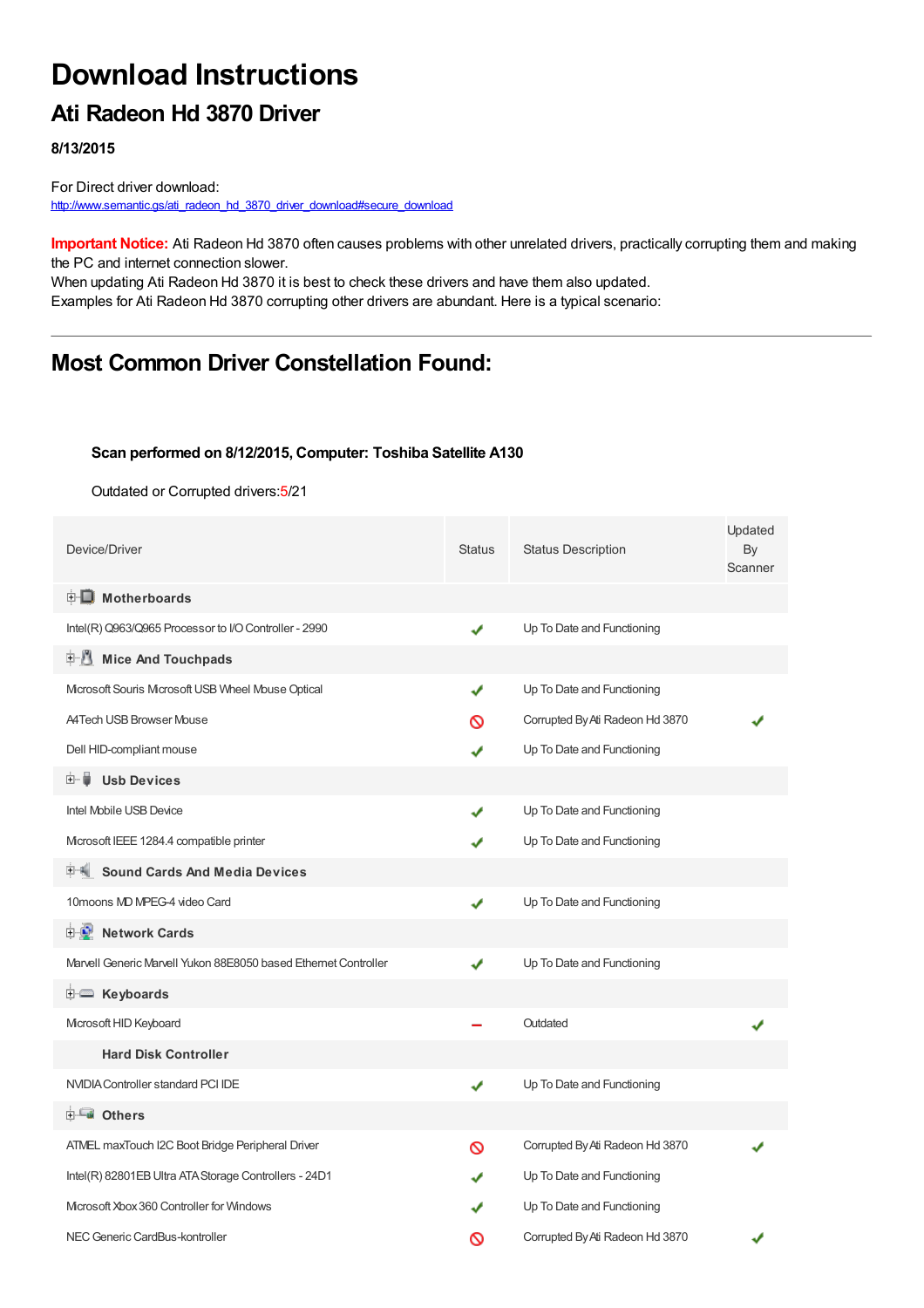| Intel Intel(r) AIM External TV Encoder Driver 3       |   | Up To Date and Functioning      |  |
|-------------------------------------------------------|---|---------------------------------|--|
| Cameras, Webcams And Scanners                         |   |                                 |  |
| Canon Canon MP160                                     | J | Up To Date and Functioning      |  |
| <b>Dideo Cards</b>                                    |   |                                 |  |
| ATI RADEON X600 Series (Microsoft Corporation - WDDM) | ✔ | Up To Date and Functioning      |  |
| <b>E</b> Input Devices                                |   |                                 |  |
| Logitech Logitech Optical Tilt Wheel Mouse            | ✔ | Up To Date and Functioning      |  |
| <b>E-19 Port Devices</b>                              |   |                                 |  |
| Mobile Connector Device Diagnostic Interface (COM11)  | ⊚ | Corrupted By Ati Radeon Hd 3870 |  |
| $\blacksquare$ Monitors<br>$\boxed{+}$                |   |                                 |  |
| Sony Digital Flat Panel (1024x768)                    | J | Up To Date and Functioning      |  |
| <b>E-</b> Mobile Phones And Portable Devices          |   |                                 |  |
| <b>Acer NOKIA</b>                                     |   | Up To Date and Functioning      |  |

## **Ati Radeon Hd 3870 Driver Models:**

| <b>Driver Model</b>               | <b>Original</b><br><b>Upload Date</b> | Last<br><b>Modification</b> | <b>Driver File</b>                     | <b>File</b><br><b>Size</b> | <b>Most Compatible</b><br><b>Computer Model</b> | <b>Availabilty To</b><br><b>Scanner</b> |
|-----------------------------------|---------------------------------------|-----------------------------|----------------------------------------|----------------------------|-------------------------------------------------|-----------------------------------------|
| Ati Radeon Hd 3870<br>71.1832.1   | 10/20/2014                            | 8/8/2015                    | ati radeon hd 3870-<br>71.1832.1.exe   | 69kb                       | Acer Aspire 5735Z,                              |                                         |
| Ati Radeon Hd 3870<br>62907       | 8/7/2014                              | 8/9/2015                    | ati radeon hd 3870-<br>62907.exe       |                            | 171kb MKROLOG Power P45-CO,                     | ✔                                       |
| Ati Radeon Hd 3870<br>33006       | 12/4/2014                             | 8/8/2015                    | ati radeon hd 3870-<br>33006.exe       |                            | 105kb Sony VGN-FZ180U,                          |                                         |
| Ati Radeon Hd 3870<br>1.172.19    | 1/14/2015                             | 8/5/2015                    | jmdwiou-1.172.19.exe                   |                            | 187kb ATALZA GAMEBOX,                           |                                         |
| Ati Radeon Hd 3870<br>K361.19     | 11/21/2014                            | 8/7/2015                    | hudhsm-k361.19.exe                     | 33kb                       | HP Pavilion G60-418CA,                          | ✔                                       |
| Ati Radeon Hd 3870<br>63329       | 12/11/2014                            | 8/7/2015                    | ati radeon hd 3870-<br>63329.exe       |                            | 125kb NECPC-VJ22ERNTHGLB,                       | ✔                                       |
| Ati Radeon Hd 3870<br>T61.11.163  | 12/23/2014                            | 8/9/2015                    | ati radeon hd 3870-<br>t61.11.163.exe  | 47kb                       | LG RD410-L.ADA3E2,                              | ✔                                       |
| Ati Radeon Hd 3870<br>631.182     | 1/28/2015                             | 8/5/2015                    | ati radeon_hd_3870-<br>631.182.exe     | 91kb                       | Fujitsu FMVLX55M                                | ✔                                       |
| Ati Radeon Hd 3870<br>64031.1     | 11/13/2014                            | 8/6/2015                    | ati radeon hd 3870-<br>64031.1.exe     | 20kb                       | Lenovo ThinkCentre M58e,                        | ✔                                       |
| Ati Radeon Hd 3870<br>1.1401.16   | 10/17/2014                            | 8/3/2015                    | ati radeon hd 3870-<br>1.1401.16.exe   |                            | 138kb Lenovo ThinkCentre A57,                   | J                                       |
| Ati Radeon Hd 3870<br>L2.1342.19  | 7/31/2014                             | 8/9/2015                    | ati radeon hd 3870-<br>I2.1342.19.exe  |                            | 161kb Toshiba SATELLITE P50-A-14L,              | ✔                                       |
| Ati Radeon Hd 3870<br>63086       | 1/25/2015                             | 8/5/2015                    | ati radeon hd 3870-<br>63086.exe       |                            | 149kb NEC PC-GL22ES3GA,                         | ✔                                       |
| Ati Radeon Hd 3870<br>U1.13902.1  | 1/13/2015                             | 8/5/2015                    | txol-u1.13902.1.exe                    | 68kb                       | <b>IBM686656U,</b>                              | ✔                                       |
| Ati Radeon Hd 3870<br>1.122.12.18 | 12/8/2014                             | 8/9/2015                    | rqorlsunq-1.122.12.18.exe              | 93kb                       | Dell OptiPlex 9020,                             | ✔                                       |
| Ati Radeon Hd 3870<br>81.122.12.1 | 7/27/2014                             | 8/2/2015                    | ati_radeon_hd_3870-<br>81.122.12.1.exe |                            | 118kb Sony VGN-CS31Z_Q,                         | ✔                                       |
| Ati Radeon Hd 3870<br>31.1022.1   | 1/3/2015                              | 8/8/2015                    | wqevwgnu-31.1022.1.exe                 | 71kb                       | HPFL210AA-ABV a6512.me,                         | ✔                                       |
| Ati Radeon Hd 3870<br>33097       | 10/28/2014                            | 8/8/2015                    | ati radeon hd 3870-<br>33097.exe       |                            | 120kb HPP8652A-ABF722,                          | ✔                                       |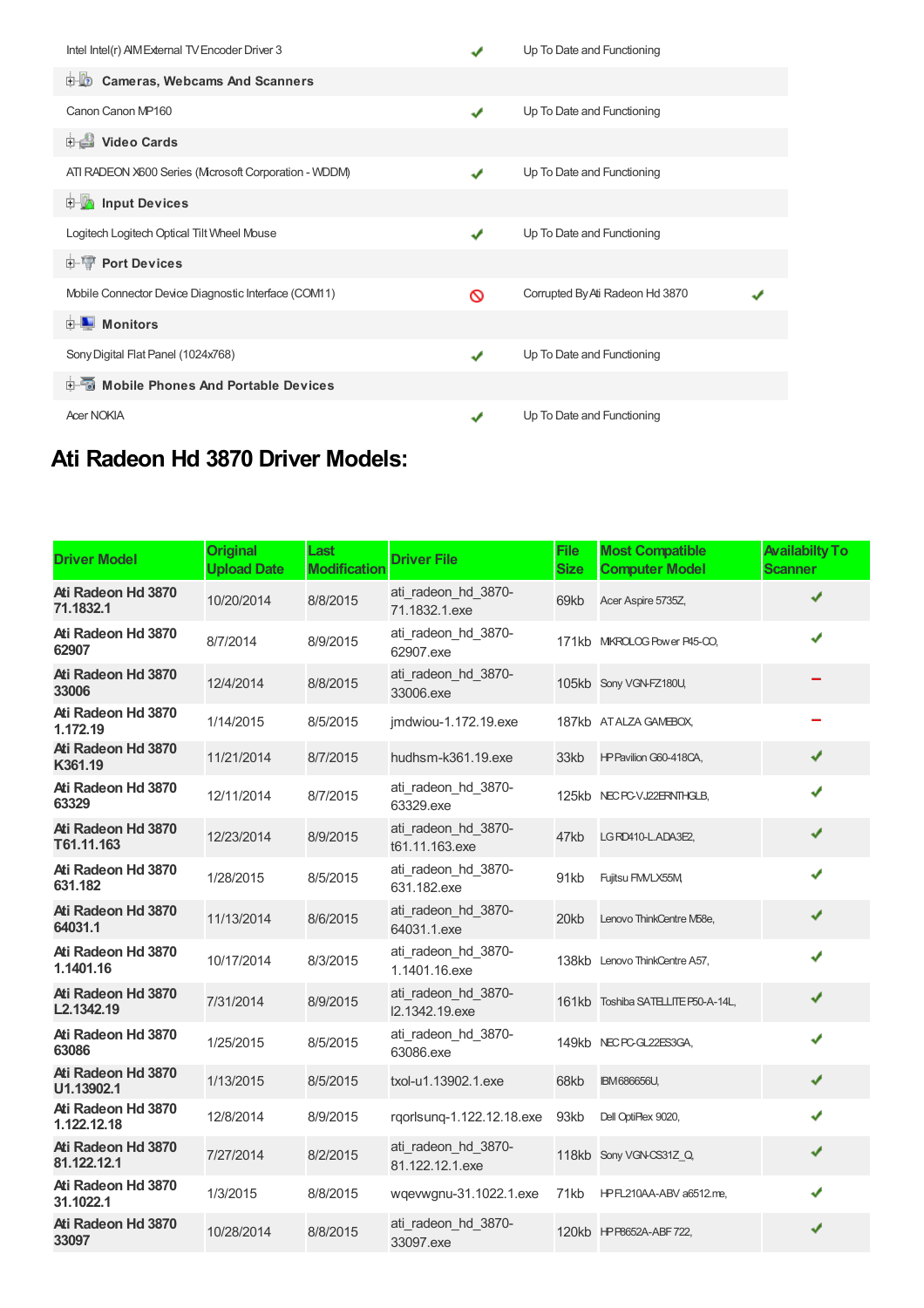| 2/3/2015   | 8/7/2015  | k-2.11.1096.exe                         | 171kb | Compag RF785AA-ABU SR2029<br>NA100. |                                                                                                                                                                                                                                            |
|------------|-----------|-----------------------------------------|-------|-------------------------------------|--------------------------------------------------------------------------------------------------------------------------------------------------------------------------------------------------------------------------------------------|
| 2/5/2015   | 8/5/2015  | aduu-83882.exe                          | 76kb  | Gigabyte P35C-S3,                   | ✔                                                                                                                                                                                                                                          |
| 7/29/2014  | 8/6/2015  | ati_radeon_hd_3870-<br>81.1989.exe      |       |                                     | ✔                                                                                                                                                                                                                                          |
| 8/6/2014   | 8/4/2015  | ati_radeon_hd_3870-<br>q81.1869.exe     |       |                                     | ✔                                                                                                                                                                                                                                          |
| 11/15/2014 | 8/3/2015  | ati_radeon_hd_3870-<br>83232.1.exe      |       |                                     | ✔                                                                                                                                                                                                                                          |
| 9/5/2014   | 8/5/2015  | ati_radeon_hd_3870-<br>71.1780.exe      | 65kb  | Panasonic CF-19THR65Q2,             | ✔                                                                                                                                                                                                                                          |
| 11/28/2014 | 8/1/2015  | ati_radeon_hd_3870-<br>2.131.107.exe    | 70kb  | Panasonic CF-Y8FW8CJS,              | ✔                                                                                                                                                                                                                                          |
| 1/29/2015  | 8/5/2015  | ati_radeon_hd_3870-<br>n2.1072.14.exe   |       |                                     | ✔                                                                                                                                                                                                                                          |
| 10/24/2014 | 8/7/2015  | ati_radeon_hd_3870-<br>b2.13791.1.exe   | 74kb  | Acer Veriton M688G.                 | ✔                                                                                                                                                                                                                                          |
| 9/11/2014  | 8/4/2015  | ati_radeon_hd_3870-<br>33380.exe        | 99kb  | HP P6580t,                          | ✔                                                                                                                                                                                                                                          |
| 1/22/2015  | 8/6/2015  | ati_radeon_hd_3870-<br>7332.10.exe      | 99kb  | NEC PC-VT5500DE1,                   | ✔                                                                                                                                                                                                                                          |
| 7/25/2014  | 8/8/2015  | kz-41.1339.exe                          |       |                                     |                                                                                                                                                                                                                                            |
| 8/17/2014  | 8/6/2015  | ati_radeon_hd_3870-<br>1.12803.exe      |       |                                     |                                                                                                                                                                                                                                            |
| 8/3/2014   | 8/6/2015  | fj-y21.128.exe                          | 23kb  | Sony POG-GRT270,                    |                                                                                                                                                                                                                                            |
| 1/12/2015  | 8/5/2015  | ati_radeon_hd_3870-<br>g80093.exe       | 62kb  | NEC PC-VG32SZZEJ,                   | ✔                                                                                                                                                                                                                                          |
| 10/14/2014 | 8/8/2015  | pb-82496.exe                            | 51kb  | Panasonic FZ-G1AABJKMY,             | ✔                                                                                                                                                                                                                                          |
| 8/11/2014  | 8/4/2015  | ati_radeon_hd_3870-<br>1.1084.exe       |       |                                     | ✔                                                                                                                                                                                                                                          |
| 11/22/2014 | 8/6/2015  | ati_radeon_hd_3870-<br>j61.12.11.17.exe |       |                                     |                                                                                                                                                                                                                                            |
| 10/28/2014 | 8/2/2015  | ati_radeon_hd_3870-<br>1.12400.exe      | 40kb  | Buympc TRANSPORT T2500 154 E        | ✔                                                                                                                                                                                                                                          |
| 8/24/2014  | 8/10/2015 | ati_radeon_hd_3870-<br>62673.exe        | 82kb  | Sony VGN-P35GK R                    | ✔                                                                                                                                                                                                                                          |
| 11/11/2014 | 7/31/2015 | ati_radeon_hd_3870-<br>p40374.exe       | 85kb  | Fujitsu FMVTE90YD,                  |                                                                                                                                                                                                                                            |
| 1/23/2015  | 8/1/2015  | ati_radeon_hd_3870-<br>41.17.exe        | 73kb  |                                     |                                                                                                                                                                                                                                            |
|            |           |                                         |       |                                     | 215kb HP Compag nx5000,<br>168kb Sony VGC-LS31N,<br>133kb HPP6714it-m<br>213kb Sony VGC-JS53FB P,<br>183kb HPEZ090AA-ACPw5510.at,<br>133kb Lenovo 2429B56,<br>200kb Compaq 5411EA 470029-828,<br>35kb Lenovo ThinkCentre E51<br>HPHPG5000, |

## **Typical Driver constellation for scanned computers:**

#### **Data derived from 1211 scans made on these 375 computers from 11/6/2014 to 7/31/2015:**

HPKN476AA-ACBm9250.ru, SonyVPCF12YFX, SonyVGN-TZ170C, ALFATRONSpADN1020/M,Gigabyte M912, Acer Aspire 1825, SonyVPCZ1290S, PanasonicCF- W8EWYAJP, Sony VGN-SZ76GN\_B, IBM6792GGU, HP P6680pt, NEC PC-LL370RG1KS, HP C9700, Compaq DA300A-ABF 6520 FR910, Sony VPCEA47EC, IBM 621910U,GatewayPROFILE3, Lenovo A619137, SonyVGN-TZ35FN,HPPS414AA-AB5 W1268HK, TSINGHUATONGFANGH61H2-TAIO, LGF1-2227K,HPP6604f, Lenovo SS09355260, HP AU917AA-ABA e9270f, Fujitsu FMMGG70N7, HP DX442AV, ECS 945GTY-M, Toshiba Qosmio X75-A, Acer AS5320, Toshiba SATELLITE C870-14G,HPP6680pt,HPKY660AA-ABJ p6170jp,HPP6540d, SonyVGC-LS21N, Medion X781X/X782X, ToshibaQosmio F60-10L, SonyPCG-Z1M, Lenovo 20AY001DMD, HPDF194A-ABZ484, SonyVGN-P45GK\_W, INVESTRONICAP60,Compaq PN124AA-ABUSR1219UKGB440, LGP210-G.AEW3C1, Packard Bell IMEDIAB2218 UK,HP DF194A-ABZ484, WIPRO WSG37425V-0054, Toshiba SATELLITE C670-13Q, HP P6562es, Toshiba SATELLITE PRO C50-A-1M3, NEC VERSAE3100 NN780248559, HPNC829AAR-ABAa6857c, SonySVE1511AGJB, SonyVGN-FJ90S,HPHPE-310pt, Toshiba SATELLITEC670-13Q,HP23-b340ef, Toshiba DynabookR732/39GB,HP S5-1028hk, Lenovo ThinkPad X130e, ECSHDC-I, Lenovo ThinkPad X220, IBM6221GE1,HPPavilion ze5600, Acer Aspire 9810, Acer Aspire X5900, Lenovo ThinkPad W520, HP HP Pavilion g6-1b34ca, Biostar TA75MH2, HP NC047AA-ABU s3714uk, NEC PC-GL26ES9LE, LGX110-L.A7SPE, WIPRO WSG37455W7-0092, MSI MS-9899, SonyPCG-Z1XMP, SonyPCV-RZ502P,HPEC577AA-B1Ud4180.se,GatewayGT5082B, PanasonicCF-19KDR01CE, Toshiba Satellite A100-386, Toshiba Satellite C850-B820, Alienware Aurora m9700,HPDT301A-ABMT450M, ECSSMACKERII-MS300, BenQJoybookR55v, IBM8187D2G,GigabyteG1.Snipe, Fujitsu FMVXD4VR2Z, ASUSPRDLS533,HPAW010AAR-ABAp6210t, Intel LC-92T10, SonyVGN-TZ37LN\_R, Acer Veriton5500G-B, MAXDATAECO4700IW,NECPC-LL3508D,Gateway GW5632E, Sony PCV-RS216, RadiSys C2SBM, Fujitsu FMMA7BEC, NEC NEC POWERMATE S8310-2001, Fujitsu FMVFER, NEC PC-MJ26XRZWTSBJ, Packard Bell IPower X1001,HPP6-2370ef,Dell Inspiron 580, SonyVGN-NS10L\_S,NECPC-MY30AEZ5D6T6, PrimeLine Professional-i7,Gigabyte M1022, Fujitsu FMVWMS277,HP KZ794AA-ABMa6630la, NEC PC-LS450JS6W, WIPRO WSG68125W7E-0015, NEC PC-VJ12EBBCHCLD, Gateway GT5042j, Gateway GT5082B, NEC Express5800/120Eh [N8100-1287,HPEJ254AA-ABFw5269.f, Fujitsu FMVA0300C,HPS5-1217, SonyVGN-SZ7RMN\_B, IBM818388J, ASUS1015BX,GatewayMX6422, Gigabyte T1005, NEC PC-MY18ABZE4, Fujitsu PRIMERGY RX300 S8, Sony VPCL21M9E, Panasonic CF-18NHH71BM, Mecer X105, IBM23745U9, LG S1-MOM1E2, HP